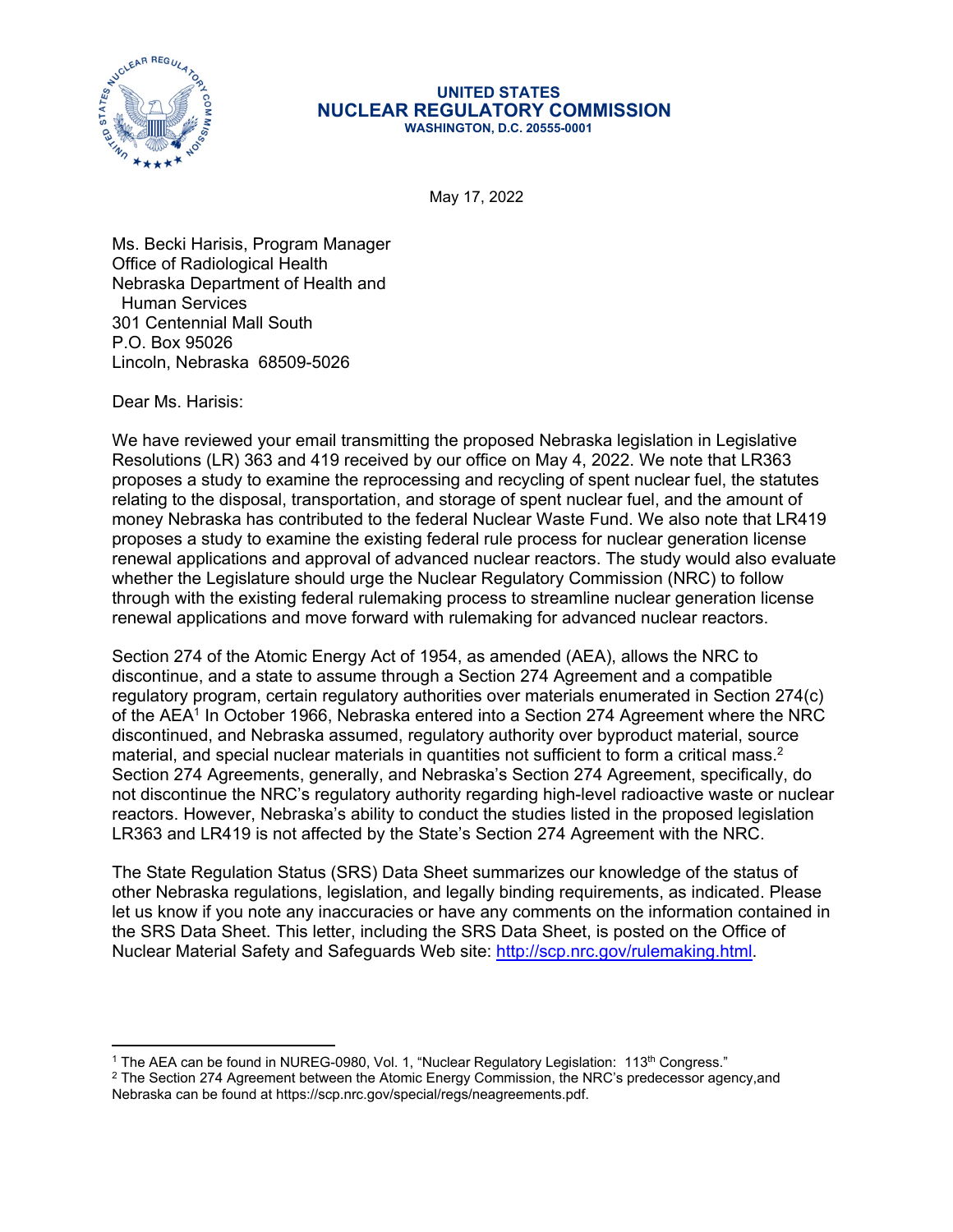If you have any questions regarding the review, please contact Michelle Beardsley, State Regulation Review Coordinator (Michelle.Beardsley@nrc.gov) at (301) 415-0275.

Sincerely,

Signed by Anderson, Brian on 05/17/22

Brian C. Anderson, Chief State Agreement and Liaison Programs Branch Division of Material Safety, Security, State, and Tribal Programs Office of Nuclear Material Safety and Safeguards

Enclosure: Nebraska SRS Data Sheet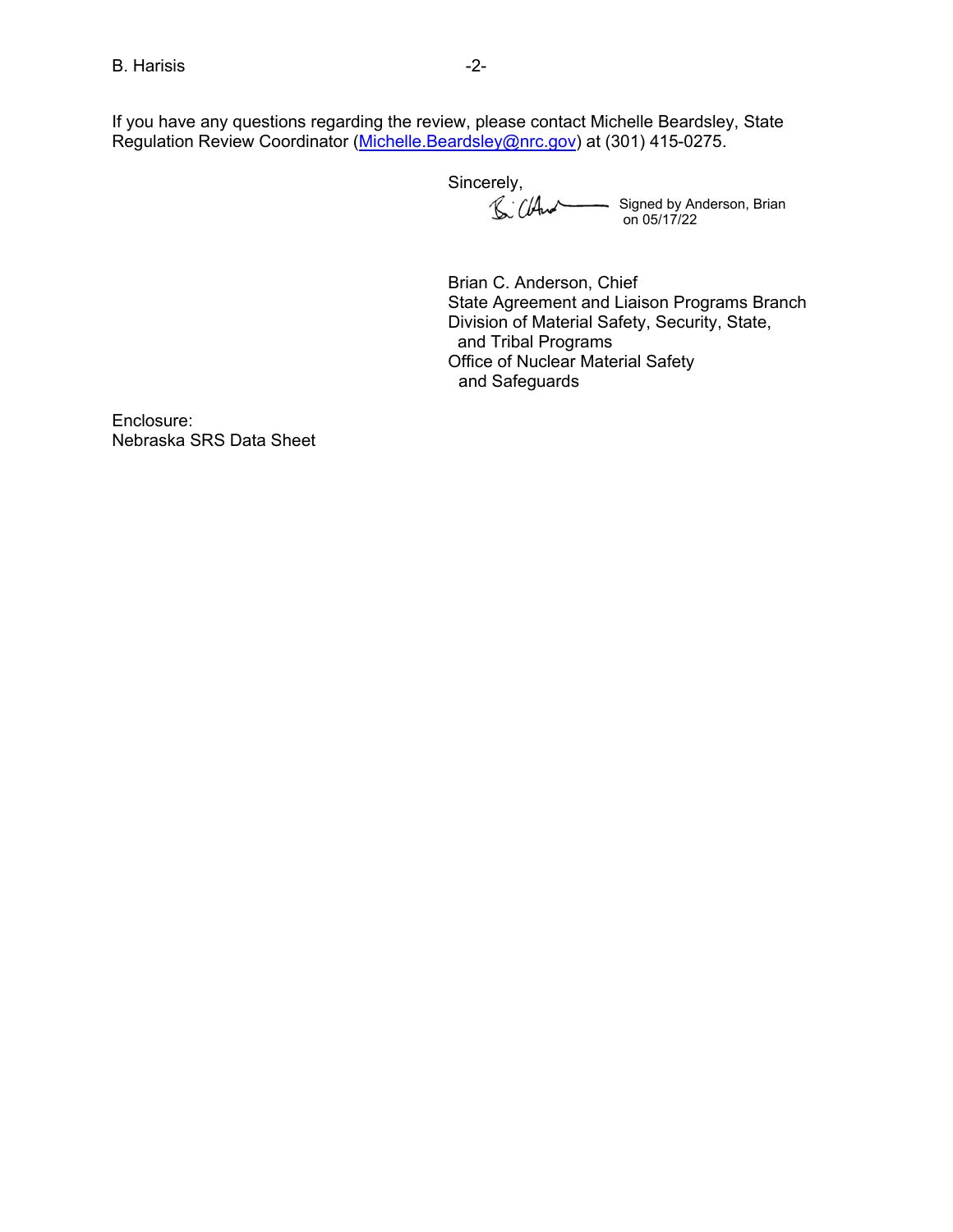## SUBJECT: NEBRASKA PROPOSED LEGISLATIVE RESOLUTIONS 363 AND 419 DATE May 17, 2022

DISTRIBUTION: SP08 DIR RF (22-38) DCD (SP08) JCook, RSAO NE File

ADAMS Accession No. ML22129A189 pkg and ML22136A309 letter

| <b>OFFICE</b>               | NMSS/SALB  | OGC        | NMSS/SALB        |  |  |  |
|-----------------------------|------------|------------|------------------|--|--|--|
| <b>NAME</b>                 | MBeardsley | JOImstead  | <b>BAnderson</b> |  |  |  |
| <b>DATE</b>                 | 05/17/2022 | 05/13/2022 | 05/17/2022       |  |  |  |
| <b>OFFICIAL RECORD COPY</b> |            |            |                  |  |  |  |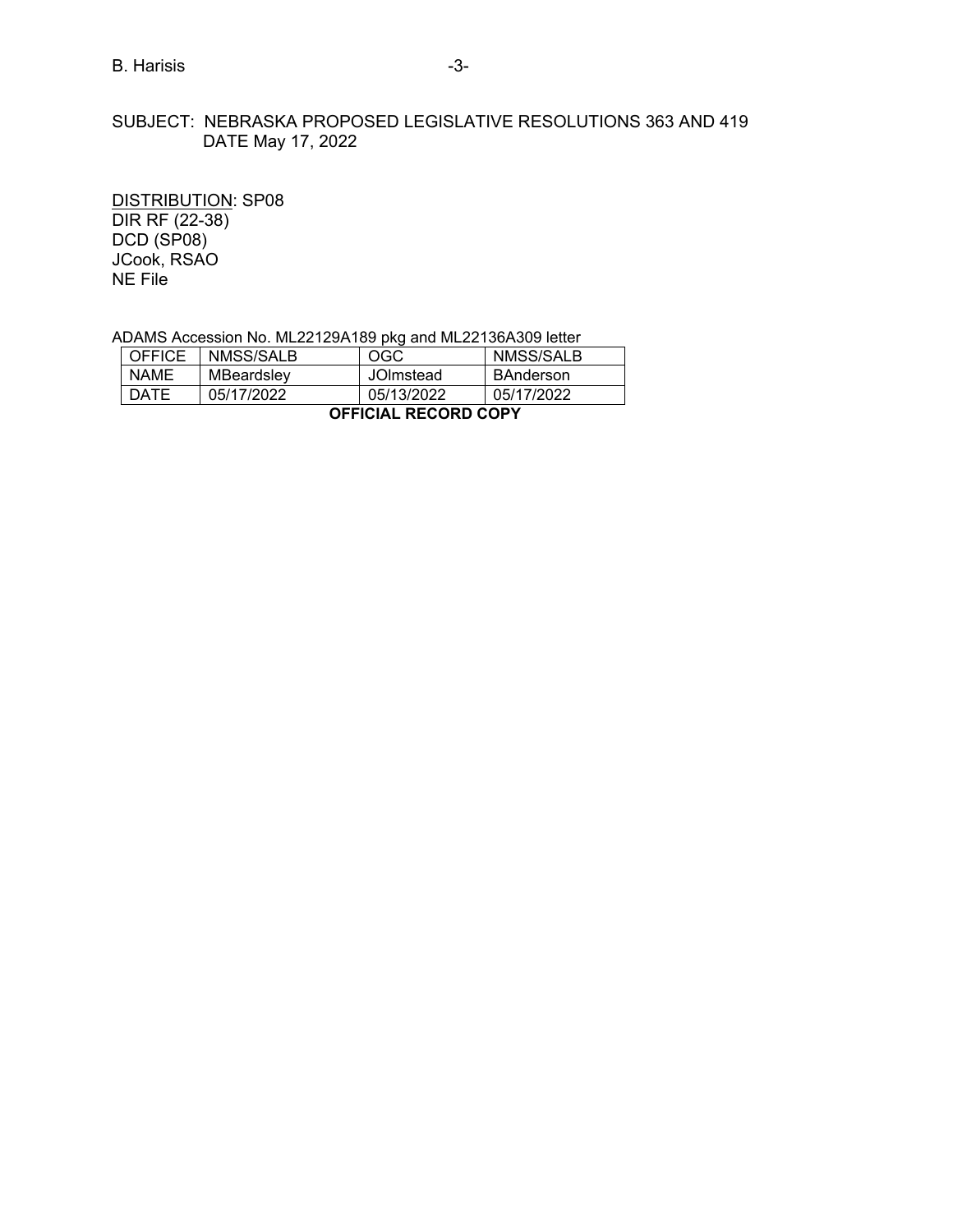## **STATE REGULATION STATUS**

**State: Nebraska Tracking Ticket Number: 22-38 Date: May 17, 2022**

**# amendment(s) reviewed identified by a \* at the beginning of the equivalent NRC requirement.]** 

| <b>RATS ID</b> | <b>NRC Chronology Identification</b>                                                                                                                         | Date Due for<br><b>State Adoption</b> | Incoming<br><b>Letter</b> | <b>Outgoing Package   Notes</b> |                                                                                              |
|----------------|--------------------------------------------------------------------------------------------------------------------------------------------------------------|---------------------------------------|---------------------------|---------------------------------|----------------------------------------------------------------------------------------------|
| 1991-1         | Safety Requirements for Radiographic Equipment<br>Part 34<br>55 FR 843<br>(Superceded by 1997-5)                                                             | 01/10/1994                            | Final                     | 10/7/97                         | Nebraska has adopted Final<br>Regulations equivalent to RATS ID:<br>1997-5.                  |
| 1991-2         | <b>ASNT Certification of Radiographers</b><br>Part 34<br>56 FR 11504<br>(Superceded by 1997-5)                                                               | none                                  | <b>Not Required</b>       | <b>Not Required</b>             | Nebraska has adopted Final<br>Regulations equivalent to RATS ID:<br>1997-5.                  |
| 1991-3         | <b>Standards for Protection Against Radiation</b><br>Part 20<br>56 FR 23360; 56 FR 61352; 57 FR 38588; 57 FR<br>57877; 58 FR 67657; 59 FR 41641; 60 FR 20183 | 01/01/1994                            | Final                     | No Comments<br>10/07/1997       |                                                                                              |
| 1991-4         | Notification of Incidents<br>Parts 20, 30, 31, 34, 39, 40, and 70<br>56 FR 64980                                                                             | 10/15/1994                            | Final                     | 10/7/97                         |                                                                                              |
| 1992-1         | Quality Management Program and<br>Misadministrations<br>Part 35<br>56 FR 34104<br>(Superceded by 2002-2)                                                     | 01/27/1995                            |                           |                                 |                                                                                              |
| 1992-2         | Eliminating the Recordkeeping Requirements<br>for Departures from Manufacturer's Instructions<br>Parts 30 and 35<br>57 FR 45566                              | none                                  | <b>Not Required</b>       | <b>Not Required</b>             | These regulation changes are not<br>required to be adopted for purposes<br>of Compatibility. |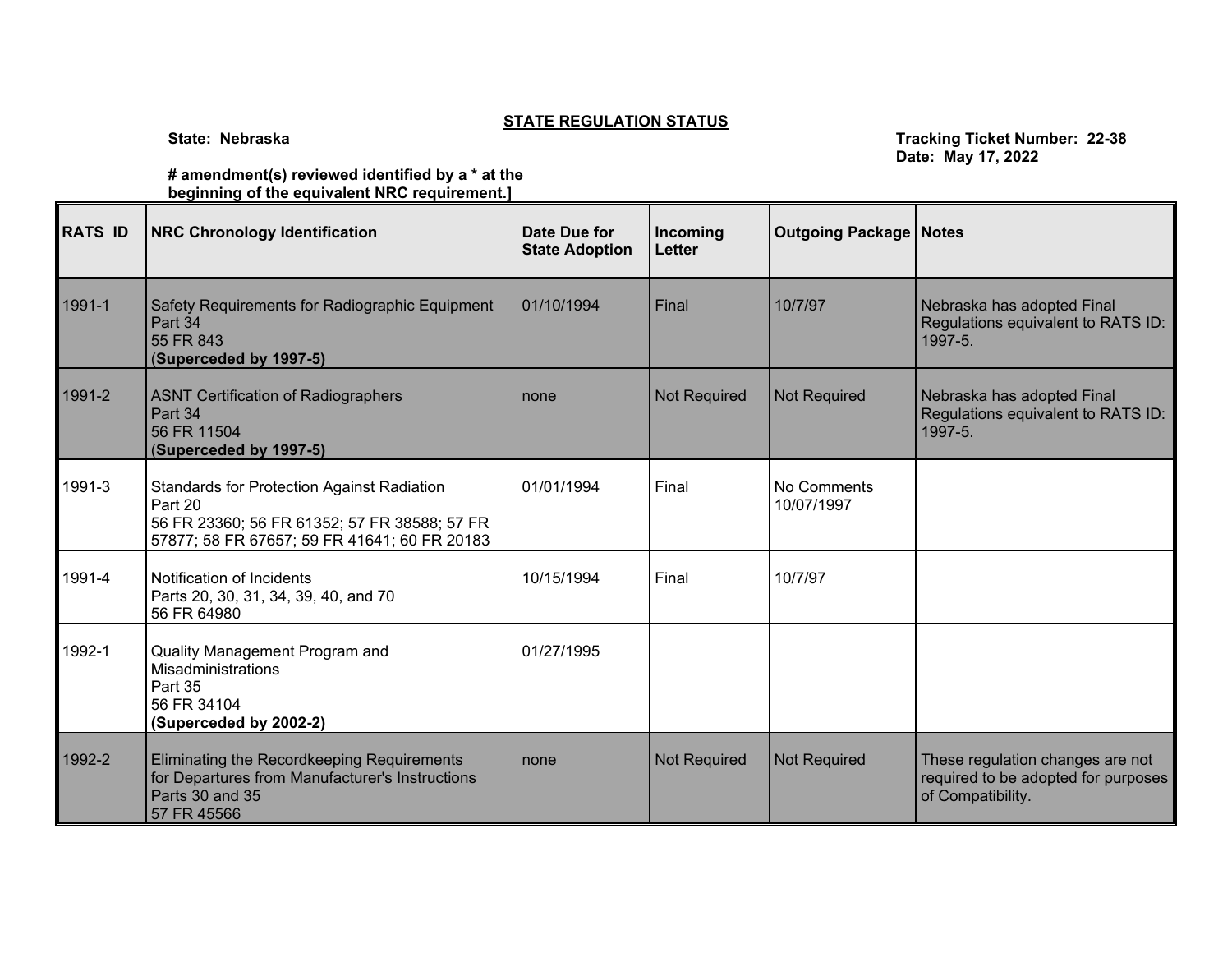| <b>RATS ID</b> | <b>NRC Chronology Identification</b>                                                                                                                               | <b>Date Due for</b><br><b>State Adoption</b> | Incoming<br>Letter          | <b>Outgoing Package   Notes</b>          |                                                                                              |
|----------------|--------------------------------------------------------------------------------------------------------------------------------------------------------------------|----------------------------------------------|-----------------------------|------------------------------------------|----------------------------------------------------------------------------------------------|
| 1993-1         | Decommissioning Recordkeeping and License<br>Termination: Documentation Additions [Restricted<br>areas and spill sites]<br>Parts 30 and 40<br>58 FR 39628          | 10/25/1996                                   | Final<br>ML022800655        | No Comments<br>10/18/2002<br>ML022960258 |                                                                                              |
| 1993-2         | Licensing and Radiation Safety Requirements for<br><b>Irradiators</b><br>Part 36<br>58 FR 7715                                                                     | 07/01/1996                                   | Final<br>ML022800655        | No Comments<br>10/18/2002<br>ML022960258 |                                                                                              |
| 1993-3         | Definition of Land Disposal and Waste Site QA<br>Program<br>Part 61<br>58 FR 33886                                                                                 | 07/22/1996                                   | Not Applicable <sup>i</sup> | Not Applicable                           | Nebraska does not any licensees<br>subject to these regulations. (See<br>SECY-95-112)        |
| 1994-1         | Self-Guarantee as an Additional Financial<br>Mechanism<br>Parts 30, 40, and 70<br>58 FR 68726; 59 FR 1618                                                          | none                                         | <b>Not Required</b>         | <b>Not Required</b>                      | These regulation changes are not<br>required to be adopted for purposes<br>of Compatibility. |
| 1994-2         | <b>Uranium Mill Tailings Regulations: Conforming</b><br>NRC Requirements to EPA Standards<br>Part 40<br>59 FR 28220                                                | 07/01/1997                                   | Not Applicable              | Not Applicable                           | Nebraska does not have the<br>authority to regulate this material<br>under its Agreement     |
| 1994-3         | Timeliness in Decommissioning Material Facilities<br>Parts 30, 40, and 70<br>59 FR 36026                                                                           | 08/15/1997                                   | Final<br>ML022800655        | No Comments<br>10/18/2002<br>ML022960258 |                                                                                              |
| 1995-1         | Preparation, Transfer for Commercial Distribution,<br>and Use of Byproduct Material for Medical Use<br>Parts 30, 32, and 35<br>59 FR 61767; 59 FR 65243; 60 FR 322 | 01/01/1998                                   | Final<br>ML022800655        | No Comments<br>10/18/2002<br>ML022960258 |                                                                                              |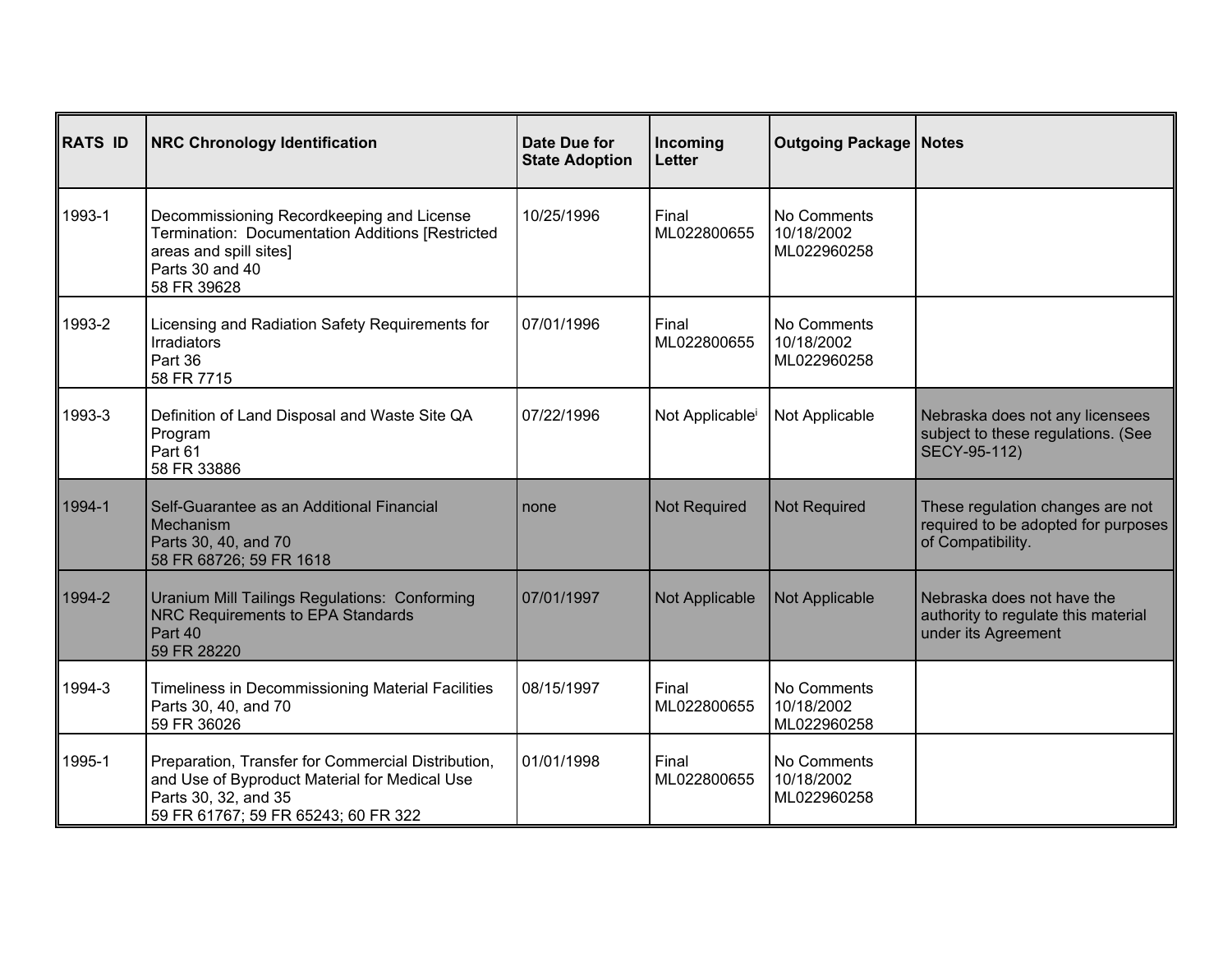| <b>RATS ID</b> | <b>NRC Chronology Identification</b>                                                                                                               | Date Due for<br><b>State Adoption</b> | Incoming<br><b>Letter</b> | <b>Outgoing Package   Notes</b>                 |                                                                             |
|----------------|----------------------------------------------------------------------------------------------------------------------------------------------------|---------------------------------------|---------------------------|-------------------------------------------------|-----------------------------------------------------------------------------|
| 1995-2         | Frequency of Medical Examinations for Use of<br><b>Respiratory Protection Equipment</b><br>Part 20<br>60 FR 7900                                   | 03/13/1998                            | Final                     | No Comments<br>05/19/1999                       |                                                                             |
| 1995-3         | Low-Level Waste Shipment Manifest Information<br>and Reporting<br>Parts 20 and 61<br>60 FR 15649; 60 FR 25983                                      | 03/01/1998                            | Final                     | No Comments<br>05/19/1999                       |                                                                             |
| 1995-4         | Performance Requirements for Radiography<br>Equipment<br>Part 34<br>60 FR 28323<br>(Superceded by 1997-5)                                          | 06/30/1998                            | Final<br>ML003763184      | <b>No Comments</b><br>02/01/2001<br>ML010330318 | Nebraska has adopted Final<br>Regulations equivalent to RATS ID:<br>1997-5. |
| 1995-5         | Radiation Protection Requirements: Amended<br>Definitions and Criteria<br>Parts 19 and 20<br>60 FR 36038                                           | 08/14/1998                            | Final                     | No Comments<br>05/19/1999                       |                                                                             |
| 1995-6         | <b>Clarification of Decommissioning Funding</b><br>Requirements<br>Parts 30, 40, and 70<br>60 FR 38235                                             | 11/24/1998                            | Final<br>ML022800566      | No Comments<br>10/18/2002<br>ML022960258        |                                                                             |
| 1995-7         | l Medical Administration of Radiation and Radioactive I<br><b>Materials</b><br>Parts 20 and 35<br>60 FR 48623<br>(Superceded by 2002-2 and 2005-2) | 10/20/1998                            | Final<br>ML022800566      | <b>No Comments</b><br>10/18/2002<br>ML022960258 |                                                                             |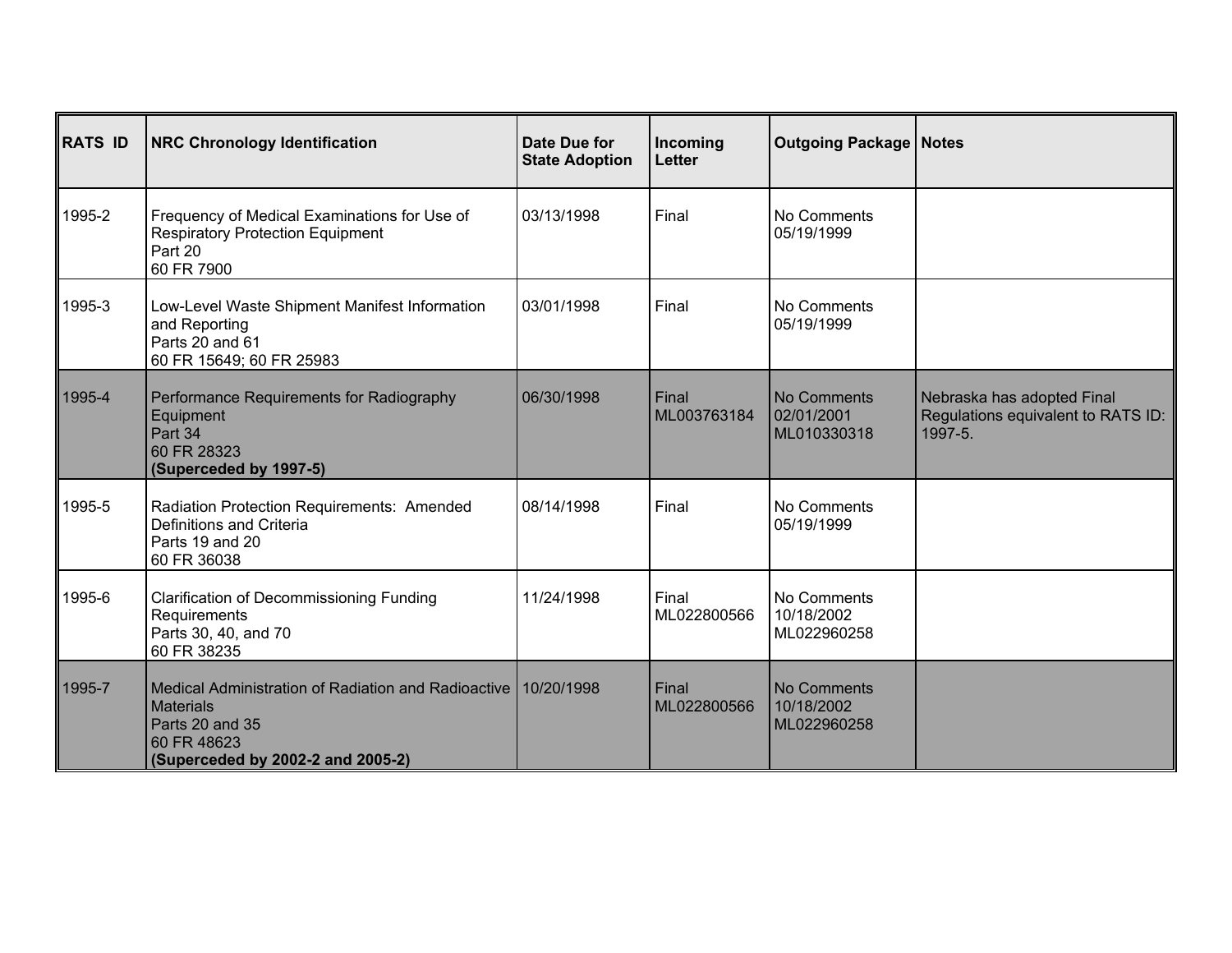| <b>RATS ID</b> | <b>NRC Chronology Identification</b>                                                                                                                   | Date Due for<br><b>State Adoption</b> | Incoming<br><b>Letter</b> | <b>Outgoing Package   Notes</b>          |                                                                                              |
|----------------|--------------------------------------------------------------------------------------------------------------------------------------------------------|---------------------------------------|---------------------------|------------------------------------------|----------------------------------------------------------------------------------------------|
| 1996-1         | Compatibility with the International Atomic Energy<br>Agency<br>Part 71<br>60 FR 50248; 61 FR 28724<br>(Superceded by 2004-1)                          | 04/01/1999                            | Final<br>ML003763184      | No Comments<br>02/01/2001<br>ML010330318 |                                                                                              |
| 1996-2         | One Time Extension of Certain Byproduct, Source<br>and Special Nuclear Materials Licenses<br>Parts 30, 40, and 70<br>61 FR 1109                        | 02/15/1999                            | Not Required              | <b>Not Required</b>                      | These regulation changes are not<br>required to be adopted for purposes<br>of Compatibility. |
| 1996-3         | <b>Termination or Transfer of Licensed Activities:</b><br>Record keeping Requirements<br>Parts 20, 30, 40, 61, and 70<br>61 FR 24669                   | 06/17/1999                            | Final<br>ML022800566      | No Comments<br>10/18/2002<br>ML022960258 |                                                                                              |
| 1997-1         | Resolution of Dual Regulation of Airborne Effluents<br>of Radioactive Materials; Clean Air Act<br>Part 20<br>61 FR 65120                               | 01/9/2000                             | Final<br>ML003763184      | No Comments<br>02/01/2001<br>ML010330318 |                                                                                              |
| 1997-2         | Recognition of Agreement State Licenses in Areas<br>Under Exclusive Federal Jurisdiction Within an<br><b>Agreement State</b><br>Part 150<br>62 FR 1662 | 02/27/2000                            | Final<br>ML003763184      | No Comments<br>02/01/2001<br>ML010330318 |                                                                                              |
| 1997-3         | Criteria for the Release of Individuals Administered<br>Radioactive Material<br>Parts 20 and 35<br>62 FR 4120                                          | 05/29/2000                            | Final<br>ML022800655      | No Comments<br>10/18/2002<br>ML022960258 |                                                                                              |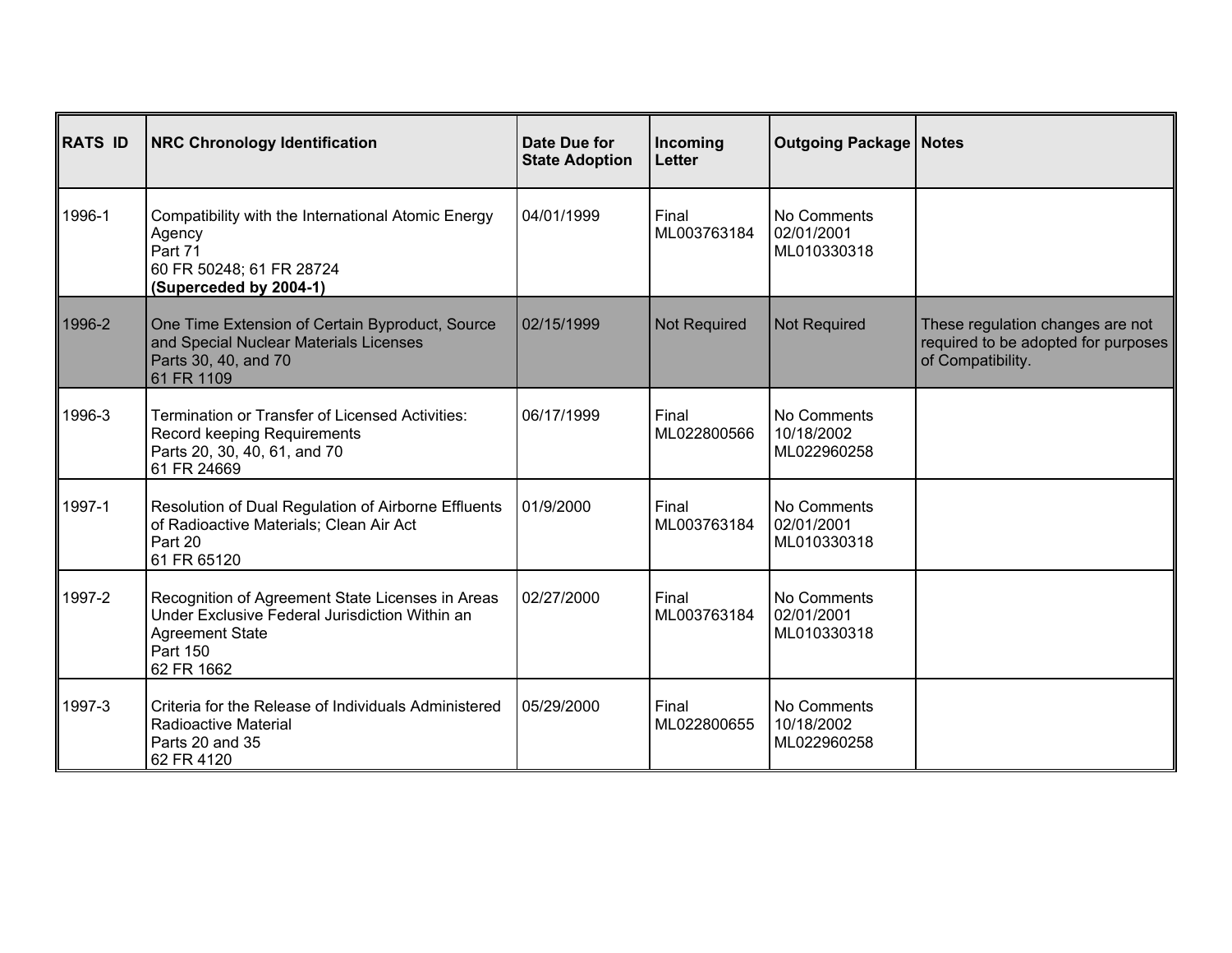| <b>RATS ID</b> | <b>NRC Chronology Identification</b>                                                                                                                          | Date Due for<br><b>State Adoption</b> | Incoming<br><b>Letter</b> | <b>Outgoing Package   Notes</b>          |                                                                                                               |
|----------------|---------------------------------------------------------------------------------------------------------------------------------------------------------------|---------------------------------------|---------------------------|------------------------------------------|---------------------------------------------------------------------------------------------------------------|
| 1997-4         | <b>Fissile Material Shipments and Exemptions</b><br>Part 71<br>62 FR 5907<br>(Superceded by 2004-1)                                                           | 02/10/2000                            | <b>Not Required</b>       | Not Required                             | These regulation changes are not<br>required to be adopted for purposes<br>of Compatibility. (See STP-97-078) |
| 1997-5         | Licenses for Industrial Radiography and Radiation<br>Safety Requirements for Industrial Radiography<br>Operations<br>Parts 30, 34, 71, and 150<br>62 FR 28947 | 06/27/2000                            | Final<br>ML003763184      | No Comments<br>02/01/2001<br>ML010330318 |                                                                                                               |
| 1997-6         | Radiological Criteria for License Termination<br>Parts 20, 30, 40, and 70<br>62 FR 39057                                                                      | 08/20/2000                            | Final<br>ML011130396      | No Comments<br>07/20/2001<br>ML012010439 |                                                                                                               |
| 1997-7         | Exempt Distribution of a Radioactive Drug<br>Containing One Micro curie of Carbon-14 Urea<br>Part 30<br>62 FR 63634                                           | 01/02/2001                            | Final<br>ML003763184      | No Comments<br>02/01/2001<br>ML010330318 |                                                                                                               |
| 1998-1         | Deliberate Misconduct by Unlicensed Persons<br>Parts 30, 40, 61, 70, 71, and 150<br>63 FR 1890; 63 FR 13773                                                   | 02/12/2001                            | Final<br>ML031500771      | No Comments<br>06/09/2003<br>ML031610005 |                                                                                                               |
| 1998-2         | Self-Guarantee of Decommissioning Funding by<br>Nonprofit and Non-Bond-Issuing Licensees<br>Parts 30, 40, and 70<br>63 FR 29535                               | 07/01/2001                            | Not Required              | <b>Not Required</b>                      | These regulation changes are not<br>required to be adopted for purposes<br>of Compatibility.                  |
| 1998-3         | License Term for Medical Use Licenses<br>Part 35<br>63 FR 31604<br>(Superceded by 2002-2)                                                                     | 07/10/2001                            | <b>Not Required</b>       | <b>Not Required</b>                      | These regulation changes are not<br>required to be adopted for purposes<br>of Compatibility. (See STP-98-074) |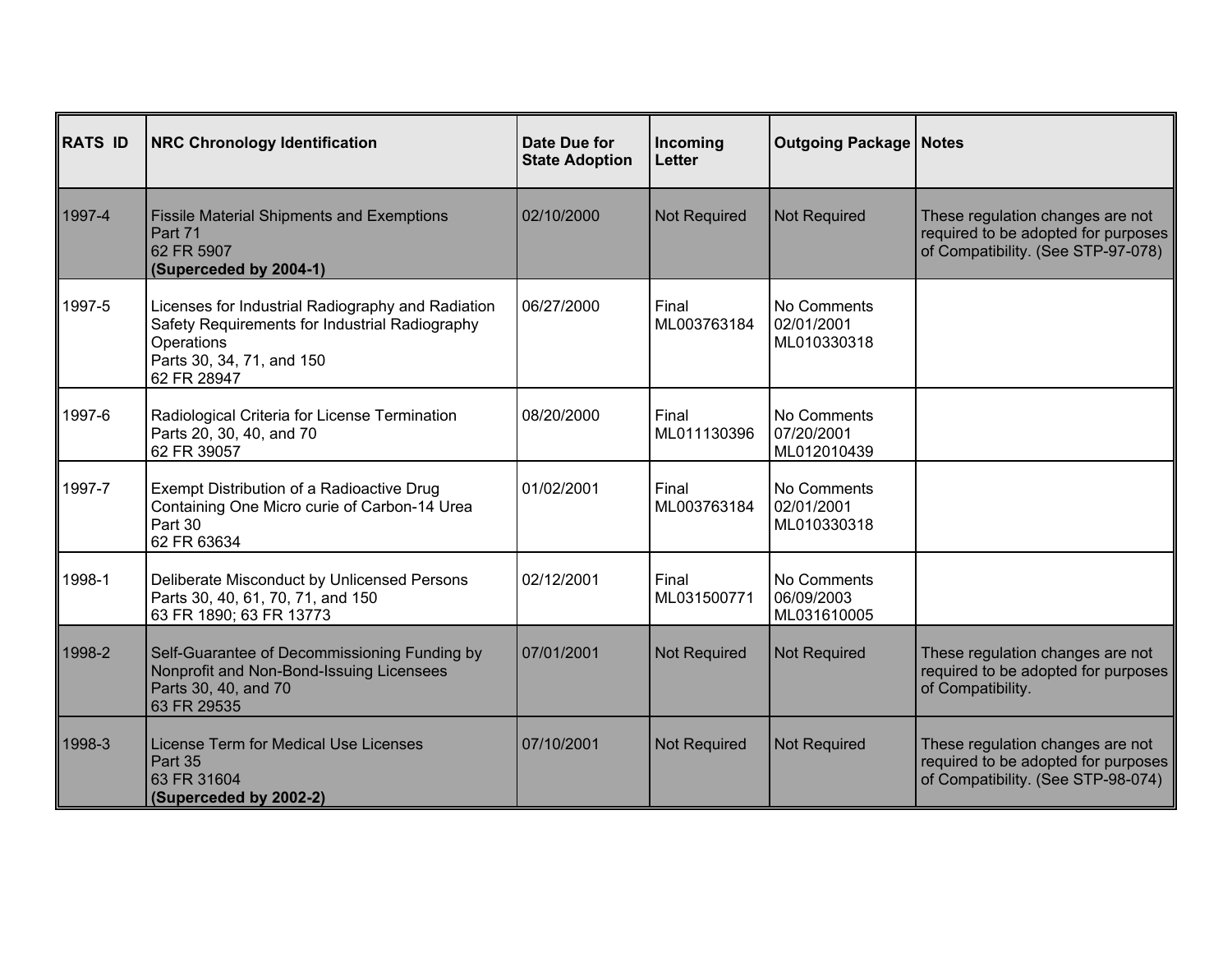| <b>RATS ID</b> | <b>NRC Chronology Identification</b>                                                                                                                                | Date Due for<br><b>State Adoption</b> | Incoming<br><b>Letter</b> | <b>Outgoing Package   Notes</b>          |                                                                                              |
|----------------|---------------------------------------------------------------------------------------------------------------------------------------------------------------------|---------------------------------------|---------------------------|------------------------------------------|----------------------------------------------------------------------------------------------|
| 1998-4         | Licenses for Industrial Radiography and Radiation<br>Safety Requirements for Industrial Radiographic<br>Operations<br>Part 34<br>63 FR 37059                        | 07/09/2001                            | Final<br>ML003763184      | No Comments<br>02/01/2001<br>ML010330318 |                                                                                              |
| 1998-5         | Minor Corrections, Clarifying Changes, and a Minor<br>Policy Change<br>Parts 20, 32, 35, 36, and 39<br>63 FR 39477; 63 FR 45393                                     | 10/26/2001                            | Final<br>ML031500771      | No Comments<br>06/09/2003<br>ML031610005 |                                                                                              |
| 1998-6         | Transfer for Disposal and Manifests: Minor<br><b>Technical Conforming Amendment</b><br>Part 20<br>63 FR 50127                                                       | 11/20/2001                            | Final<br>ML022800655      | No Comments<br>10/18/2002<br>ML022960258 |                                                                                              |
| 1999-1         | Radiological Criteria for License Termination of<br><b>Uranium Recovery Facilities</b><br>Part 40<br>64 FR 17506                                                    | 06/11/2002                            | Not Applicable            | Not Applicable                           | Nebraska does not have the<br>authority to regulate this material<br>under its Agreement.    |
| 1999-2         | Requirements for Those Who Possess Certain<br>Industrial Devices Containing Byproduct Material to<br><b>Provide Requested Information</b><br>Part 31<br>64 FR 42269 | 10/04/2002                            | <b>Not Required</b>       | <b>Not Required</b>                      | These regulation changes are not<br>required to be adopted for purposes<br>of Compatibility. |
| 1999-3         | Respiratory Protection and Controls to Restrict<br>Internal Exposure<br>Part 20<br>64 FR 54543; 64 FR 55524                                                         | 02/02/2003                            | Final<br>ML031500771      | No Comments<br>06/09/2003<br>ML031610005 |                                                                                              |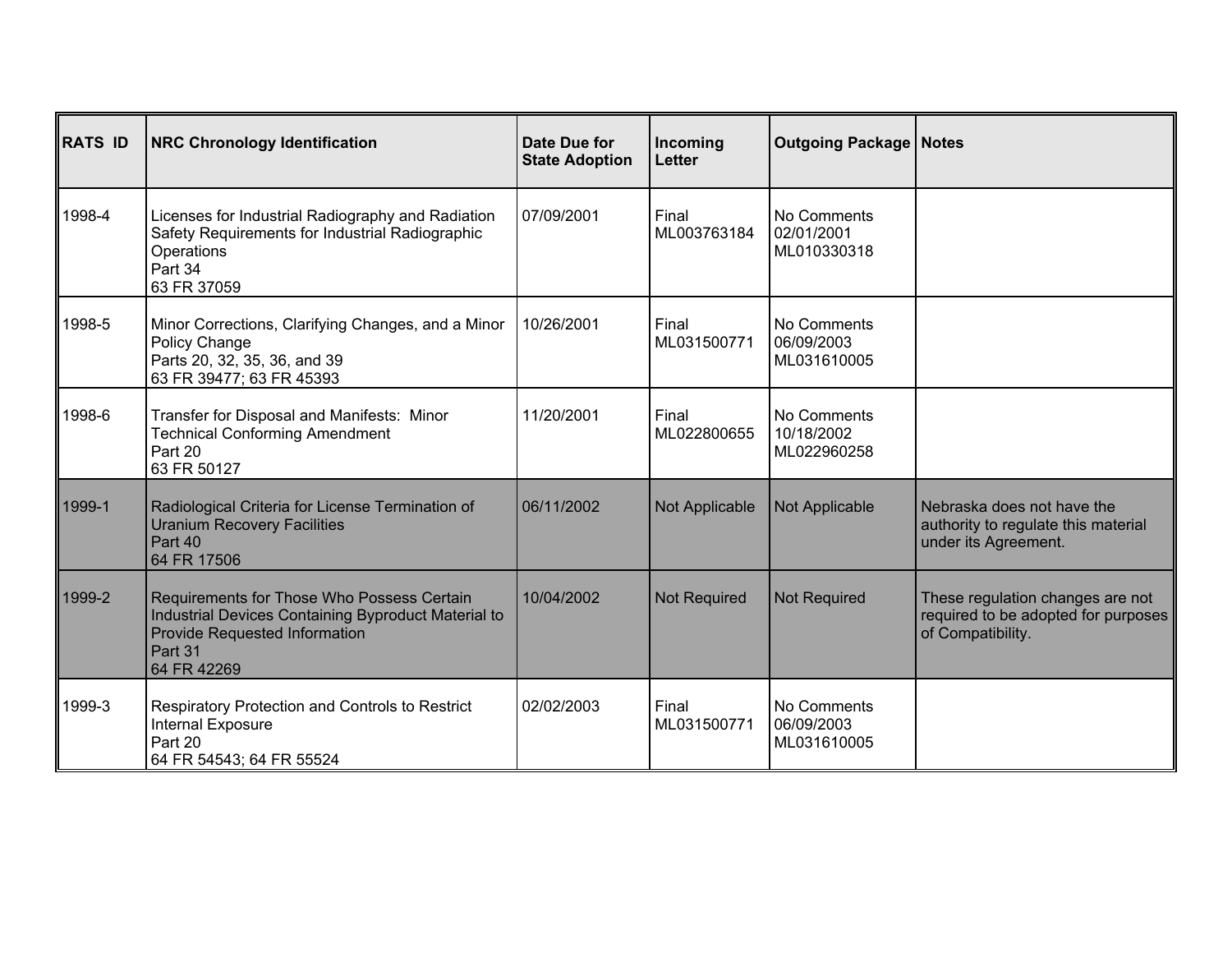| <b>RATS ID</b> | <b>NRC Chronology Identification</b>                                                                                                   | Date Due for<br><b>State Adoption</b> | Incoming<br><b>Letter</b> | <b>Outgoing Package   Notes</b>          |  |
|----------------|----------------------------------------------------------------------------------------------------------------------------------------|---------------------------------------|---------------------------|------------------------------------------|--|
| 2000-1         | Energy Compensation Sources for Well Logging<br>and Other Regulatory Clarifications<br>Part 39<br>65 FR 20337                          | 05/17/2003                            | Final<br>ML031500771      | No Comments<br>06/09/2003<br>ML031610005 |  |
| 2000-2         | New Dosimetry Technology<br>Parts 34, 36, and 39<br>65 FR 63750                                                                        | 01/08/2004                            | Final<br>ML031500771      | No Comments<br>06/09/2003<br>ML031610005 |  |
| 2001-1         | Requirements for Certain Generally Licensed<br>Industrial Devices Containing Byproduct Material<br>Parts 30, 31, and 32<br>65 FR 79162 | 02/16/2004                            | Final<br>ML13114A244      | No Comments<br>07/25/2013<br>ML13182A071 |  |
| 2002-1         | Revision of the Skin Dose Limit<br>Part 20<br>67 FR 16298                                                                              | 04/05/2005                            | Final<br>ML093110093      | No Comments<br>01/14/2010<br>ML093431027 |  |
| 2002-2         | Medical Use of Byproduct Material<br>Parts 20, 32, and 35<br>67 FR 20249                                                               | 10/24/2005                            | Final<br>ML093110093      | No Comments<br>01/14/2010<br>ML093431027 |  |
| 2003-1         | <b>Financial Assurance for Materials Licensees</b><br>Parts 30, 40, and 70<br>68 FR 57327                                              | 12/03/2006                            | Final<br>ML13114A244      | No Comments<br>07/25/2013<br>ML13182A071 |  |
| 2004-1         | Compatibility With IAEA Transportation Safety<br>Standards and Other Transportation Safety<br>Amendments<br>Part 71<br>69 FR 3697      | 10/01/2007                            | Final<br>ML13114A244      | No Comments<br>07/25/2013<br>ML13182A071 |  |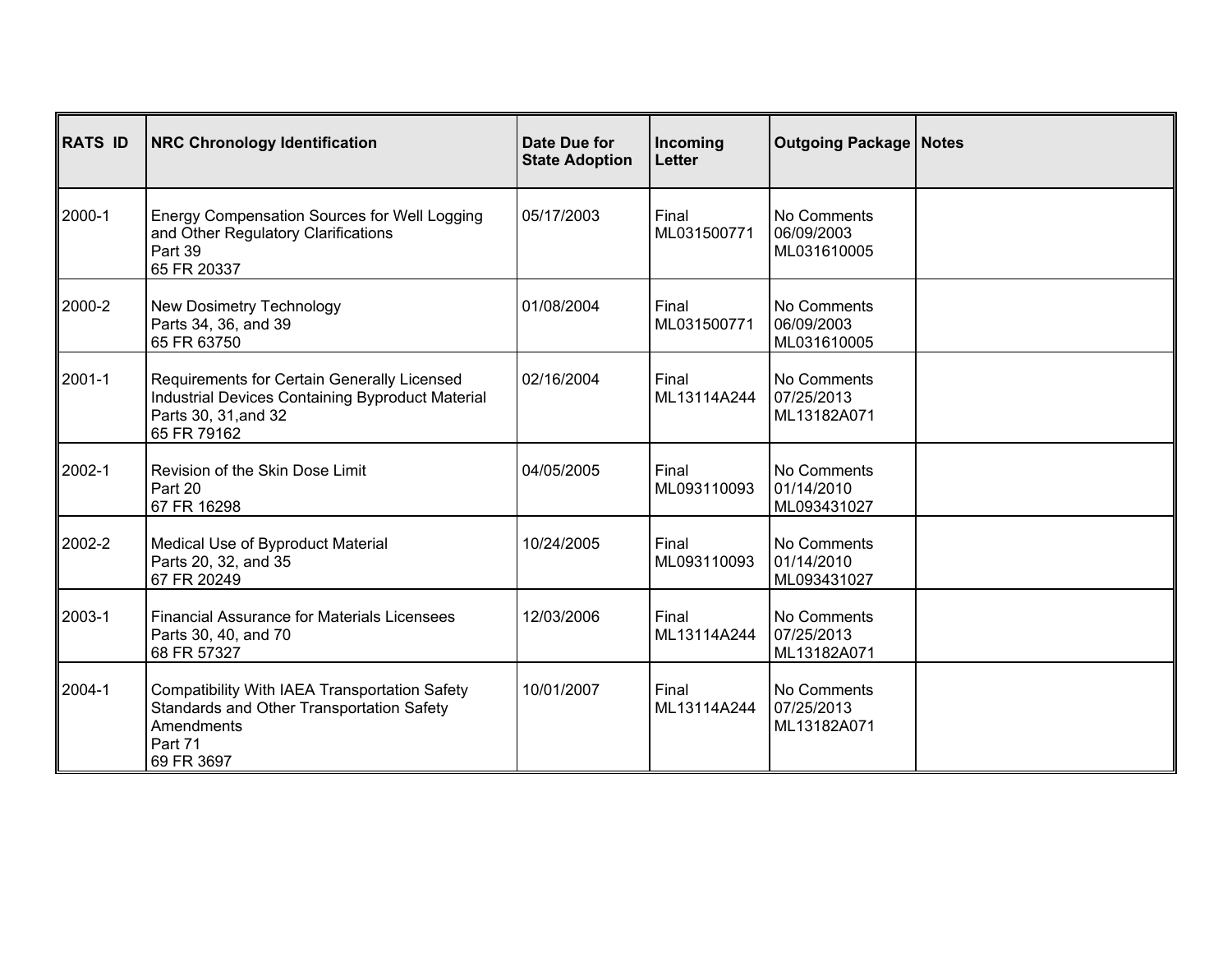| <b>RATS ID</b> | <b>NRC Chronology Identification</b>                                                                                           | Date Due for<br><b>State Adoption</b> | Incoming<br><b>Letter</b>           | <b>Outgoing Package   Notes</b>          |  |
|----------------|--------------------------------------------------------------------------------------------------------------------------------|---------------------------------------|-------------------------------------|------------------------------------------|--|
| 2005-1         | Security Requirements for Portable Gauges<br><b>Containing Byproduct Material</b><br>Part 30<br>70 FR 2001                     | 07/11/2008                            | Final<br>ML093110093                | No Comments<br>01/14/2010<br>ML093431027 |  |
| 2005-2         | Medical Use of Byproduct Material - Recognition of<br><b>Specialty Boards</b><br>Part 35<br>70 FR 16336; 71 FR 1926            | 04/29/2008                            | Final<br>ML093110093                | No Comments<br>01/14/2010<br>ML093431027 |  |
| 2005-3         | Increased Controls for Risk-Significant Radioactive<br>Sources (NRC Order EA-05-090)<br>70 FR 72128                            | 12/01/2005                            | License<br>Condition<br>ML053060118 | No Comments<br>11/03/2005<br>ML053070551 |  |
| 2006-1         | <b>Minor Amendments</b><br>Parts 20, 30, 32, 35, 40, and 70<br>71 FR 15005                                                     | 03/27/2009                            | Final<br>ML093110093                | No Comments<br>01/14/2010<br>ML093431027 |  |
| 2006-2         | National Source Tracking System - Serialization<br>Requirements<br>Part 32 with reference to Part 20 Appendix E<br>71 FR 65685 | 02/06/2007                            | Final<br>ML093110093                | No Comments<br>01/14/2010<br>ML093431027 |  |
| 2006-3         | National Source Tracking System<br>Part 20<br>71 FR 65685, 72 FR 59162                                                         | 01/31/2009                            | Final<br>ML093110093                | No Comments<br>01/14/2010<br>ML093431027 |  |
|                |                                                                                                                                |                                       | License<br>Condition<br>ML083520149 | No Comments<br>12/30/2008<br>ML083530535 |  |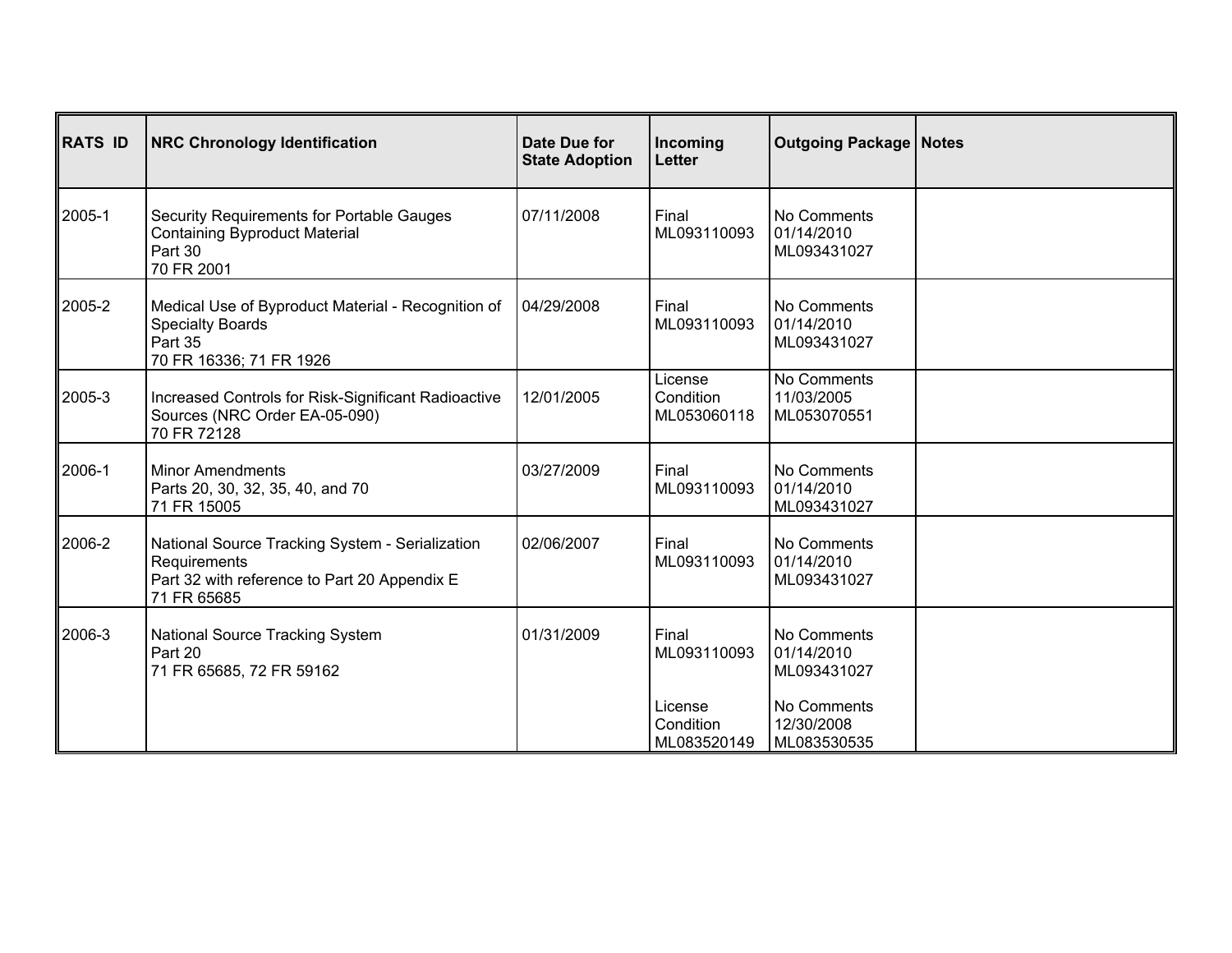| <b>RATS ID</b> | <b>NRC Chronology Identification</b>                                                                                                                                                         | Date Due for<br><b>State Adoption</b> | Incoming<br><b>Letter</b>                                               | <b>Outgoing Package   Notes</b>                                                   |  |
|----------------|----------------------------------------------------------------------------------------------------------------------------------------------------------------------------------------------|---------------------------------------|-------------------------------------------------------------------------|-----------------------------------------------------------------------------------|--|
| 2007-1         | Medical Use of Byproduct Material - Minor<br><b>Corrections and Clarifications</b><br>Parts 32 and 35<br>72 FR 45147, 54207                                                                  | 10/29/2010                            | Final<br>ML13114A244                                                    | No Comments<br>07/25/2013<br>ML13182A071                                          |  |
| 2007-2         | Exemptions From Licensing, General Licenses, and<br>Distribution of Byproduct Material: Licensing and<br><b>Reporting Requirements</b><br>Parts 30, 31, 32, and 150<br>72 FR 58473           | 12/17/2010                            | Final<br>ML13114A244                                                    | No Comments<br>07/25/2013<br>ML13182A071                                          |  |
| 2007-3         | Requirements for Expanded Definition of Byproduct<br>Material<br>Parts 20, 30, 31, 32, 33, 35, 61, and 150<br>72 FR 55864                                                                    | 11/30/2010                            | Final<br>ML13114A244<br>Proposed<br><b>Revised Final</b><br>ML14275A246 | Comments<br>07/25/2013<br>ML13182A071<br>No Comments<br>12/23/2014<br>ML14273A436 |  |
| 2007-4         | Order Imposing Fingerprinting Requirements and<br>Criminal History Records Check Requirements for<br>Unescorted Access to Certain Radioactive Material<br>NRC Order EA-07-305<br>72 FR 70901 | 06/05/2008                            | License<br>Condition<br>ML081130768<br>ML081140539                      | No Comments<br>05/02/2008<br>ML081230143                                          |  |
| 2008-1         | Occupational Dose Records, Labeling Containers,<br>and Total Effective Dose Equivalent<br>Parts 19 and 20<br>72 FR 68043                                                                     | 02/15/2011                            | Final<br>ML13114A244                                                    | No Comments<br>07/25/2013<br>ML13182A071                                          |  |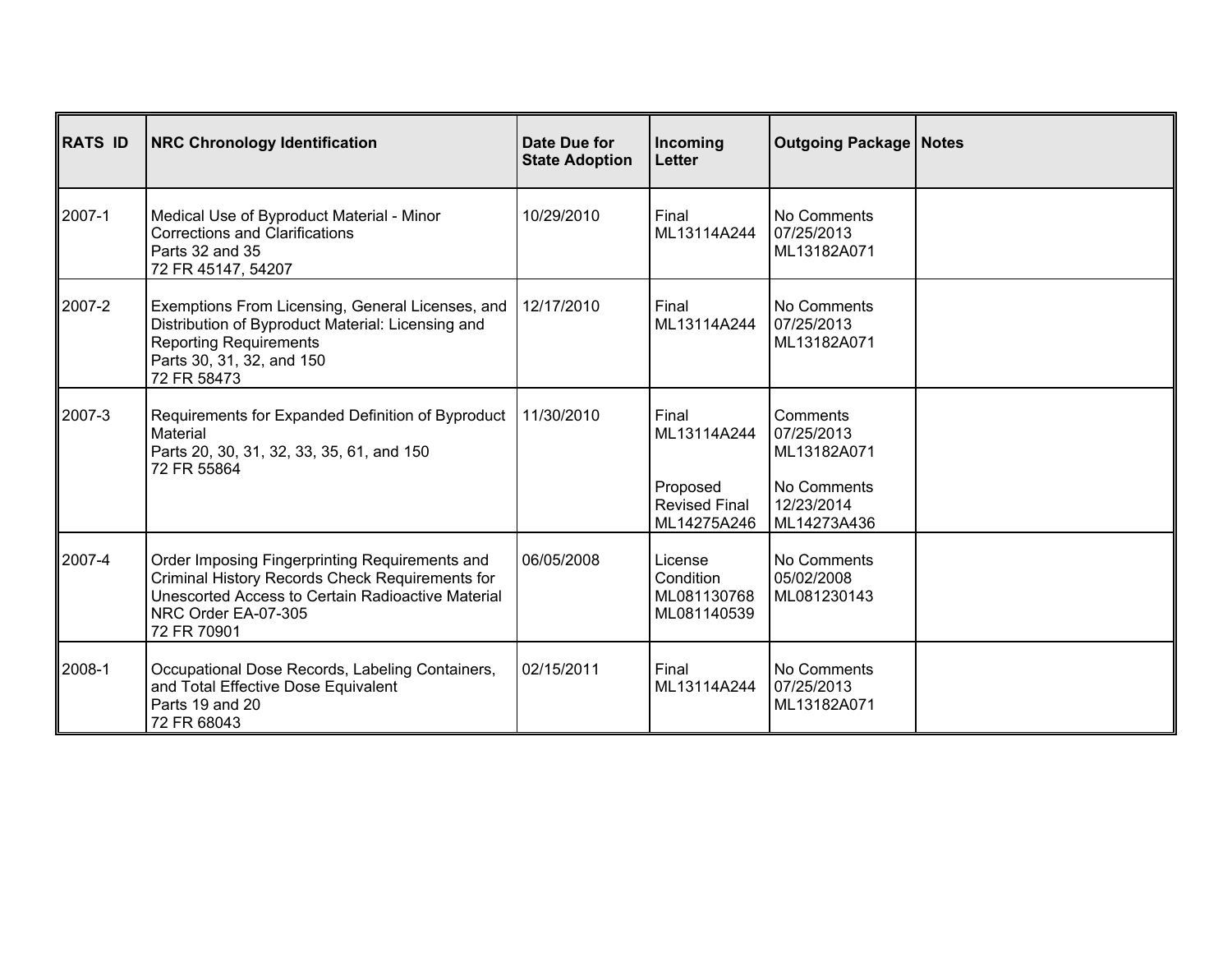| RATS ID | <b>NRC Chronology Identification</b>                                                                                                | Date Due for<br><b>State Adoption</b> | Incoming<br><b>Letter</b>                                               | <b>Outgoing Package   Notes</b>                                                   |  |
|---------|-------------------------------------------------------------------------------------------------------------------------------------|---------------------------------------|-------------------------------------------------------------------------|-----------------------------------------------------------------------------------|--|
| ∥2009-1 | Medical Use of Byproduct Material - Authorized<br><b>User Clarification</b><br>Part 35<br>74 FR 33901                               | 09/28/2012                            | Final<br>ML13114A244<br>Proposed<br><b>Revised Final</b><br>ML14275A246 | Comments<br>07/25/2013<br>ML13182A071<br>No Comments<br>12/23/2014<br>ML14273A436 |  |
| 2011-1  | Decommissioning Planning<br>Parts 20, 30, 40, and 70<br>76 FR 35512                                                                 | 12/17/2015                            | Proposed<br>ML14275A246                                                 | No Comments<br>12/23/2014<br>ML14273A436                                          |  |
|         |                                                                                                                                     |                                       | Final<br>ML18019A111                                                    | No Comments<br>03/16/2018<br>ML18019A110                                          |  |
| ∥2011-2 | Licenses, Certifications, and Approvals for Materials   11/14/2014<br>Licensees<br>Parts 30, 36, 39, 40, 70, and 150<br>76 FR 56951 |                                       | Proposed<br>ML14275A246                                                 | No Comments<br>12/23/2014<br>ML14273A436                                          |  |
|         |                                                                                                                                     |                                       | Final<br>ML18019A111                                                    | No Comments<br>03/16/2018<br>ML18019A110                                          |  |
| 2012-1  | Change of Compatibility of 10 CFR 31.5 and 31.6<br>(See RATS ID: 2001-1 for Rule text)<br>77 FR 3640                                | 01/25/2015                            | Final<br>ML13114A244                                                    | No Comments<br>07/25/2013<br>ML13182A071                                          |  |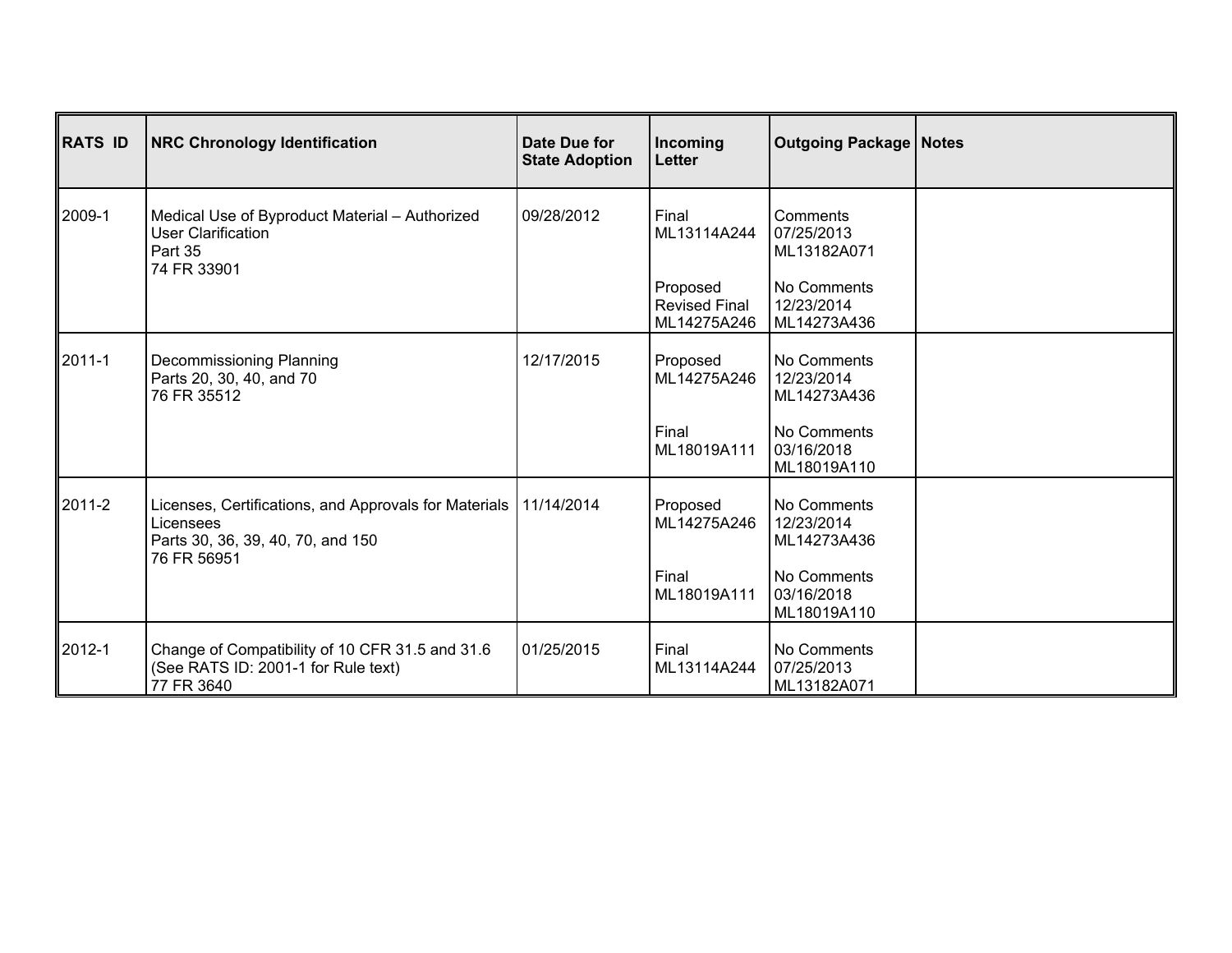| RATS ID | <b>NRC Chronology Identification</b>                                                                                            | Date Due for<br><b>State Adoption</b> | Incoming<br>Letter               | <b>Outgoing Package   Notes</b>                      |  |
|---------|---------------------------------------------------------------------------------------------------------------------------------|---------------------------------------|----------------------------------|------------------------------------------------------|--|
| ∥2012-2 | Advance Notification to Native American Tribes of<br>Transportation of Certain Types of Nuclear Waste<br>Part 71<br>77 FR 34194 | 08/10/2015                            | Proposed<br>ML14275A246<br>Final | Comments<br>12/23/2014<br>ML14273A436<br>No Comments |  |
|         |                                                                                                                                 |                                       | ML18019A111                      | 03/16/2018<br>ML18019A110                            |  |
| ∥2012-3 | <b>Technical Corrections</b><br>Parts 30, 34, 40, and 71<br>77 FR 39899                                                         | 08/06/2015                            | Proposed<br>ML14275A246          | No Comments<br>12/23/2014<br>ML14273A436             |  |
|         |                                                                                                                                 |                                       | Final<br>ML18019A111             | No Comments<br>03/16/2018<br>ML18019A110             |  |
| ∥2012-4 | Requirements for Distribution of Byproduct Material<br>Parts 30, 31, 32, 40, and 70<br>77 FR 43666                              | 10/23/2015                            | Proposed<br>ML14275A246          | Comments<br>12/23/2014<br>ML14273A436                |  |
|         |                                                                                                                                 |                                       | Final<br>ML18019A111             | Comments<br>03/16/2018<br>ML18019A110                |  |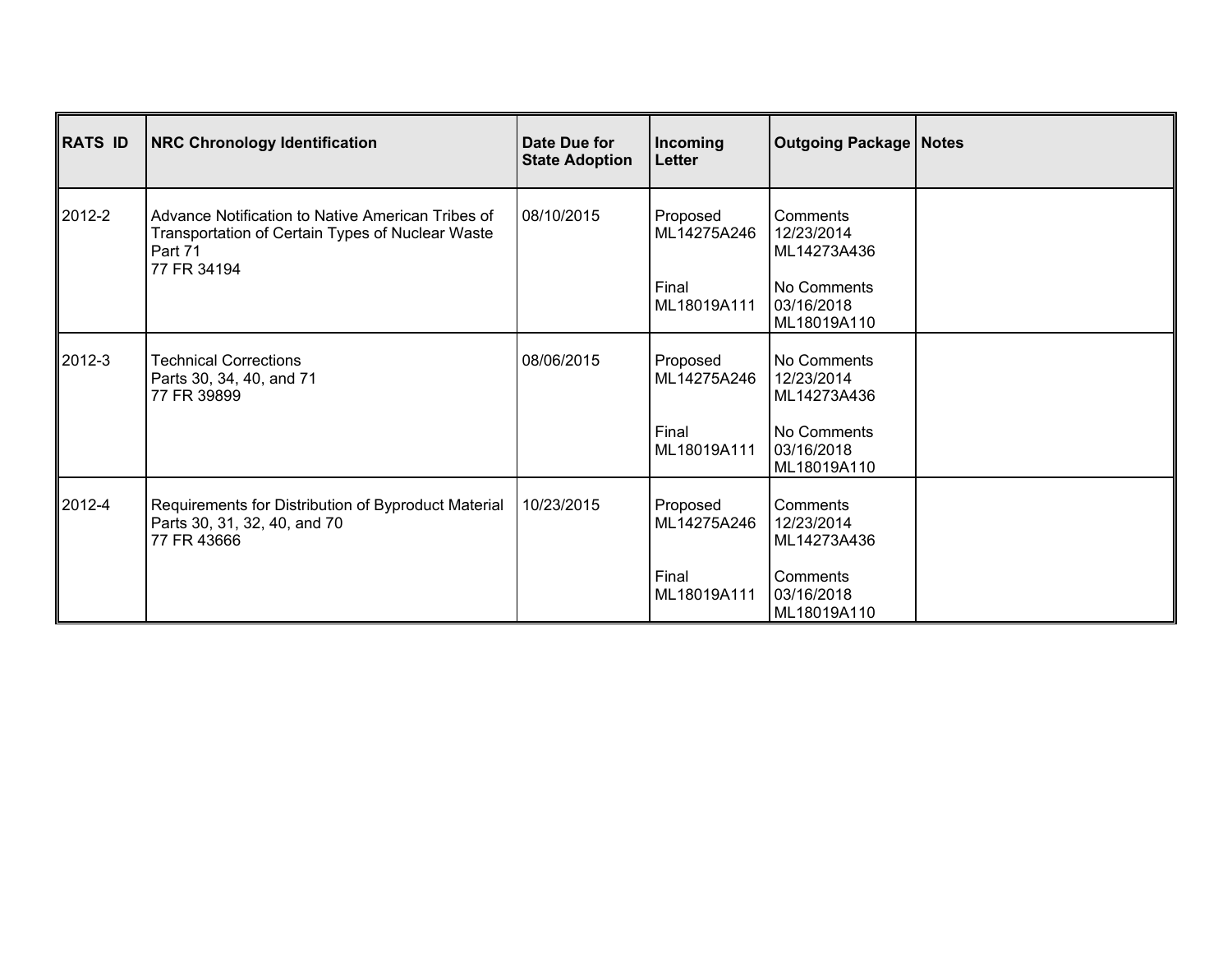| <b>RATS ID</b> | <b>NRC Chronology Identification</b>                                                                                                                                          | Date Due for<br><b>State Adoption</b> | Incoming<br>Letter                  | <b>Outgoing Package   Notes</b>          |         |
|----------------|-------------------------------------------------------------------------------------------------------------------------------------------------------------------------------|---------------------------------------|-------------------------------------|------------------------------------------|---------|
| 2013-1         | Physical Protection of Byproduct Material<br>Parts 20, 30, 32, 33, 34, 35, 36, 37, 39, and 71<br>78 FR 16922                                                                  | 03/19/2016                            | Proposed<br>ML14275A246             | Comments<br>12/23/2014<br>ML14273A436    |         |
|                |                                                                                                                                                                               |                                       | License<br>Condition<br>ML16019A263 | No Comments<br>02/04/2016<br>ML16019A257 | Part 37 |
|                |                                                                                                                                                                               |                                       | Final<br>ML18019A111                | Comments<br>03/16/2018<br>ML18019A110    |         |
|                |                                                                                                                                                                               |                                       | <b>Revised Final</b><br>ML21039A498 | No Comments<br>02/17/2021<br>ML21039A490 |         |
| 2013-2         | Distribution of Source Material to Exempt Persons<br>and to General Licensees and Revision of<br><b>General License and Exemptions</b><br>Parts 30, 40, and 70<br>78 FR 32310 | 08/27/2016                            | Proposed<br>ML14275A246             | Comments<br>12/23/2014<br>ML14273A436    |         |
|                |                                                                                                                                                                               |                                       | Final<br>ML18019A111                | Comments<br>03/16/2018<br>ML18019A110    |         |
| 2015-1         | Domestic Licensing of Special Nuclear Material -<br>Written Reports and Clarifying Amendments<br>Part 70<br>79 FR 57721, 80 FR 143                                            | 01/26/2018                            | Proposed<br>ML17055B798             | No Comments<br>03/24/2017<br>ML17055B796 |         |
|                |                                                                                                                                                                               |                                       | Final<br>ML18078A203                | No Comments<br>4/27/2018<br>ML18078A202  |         |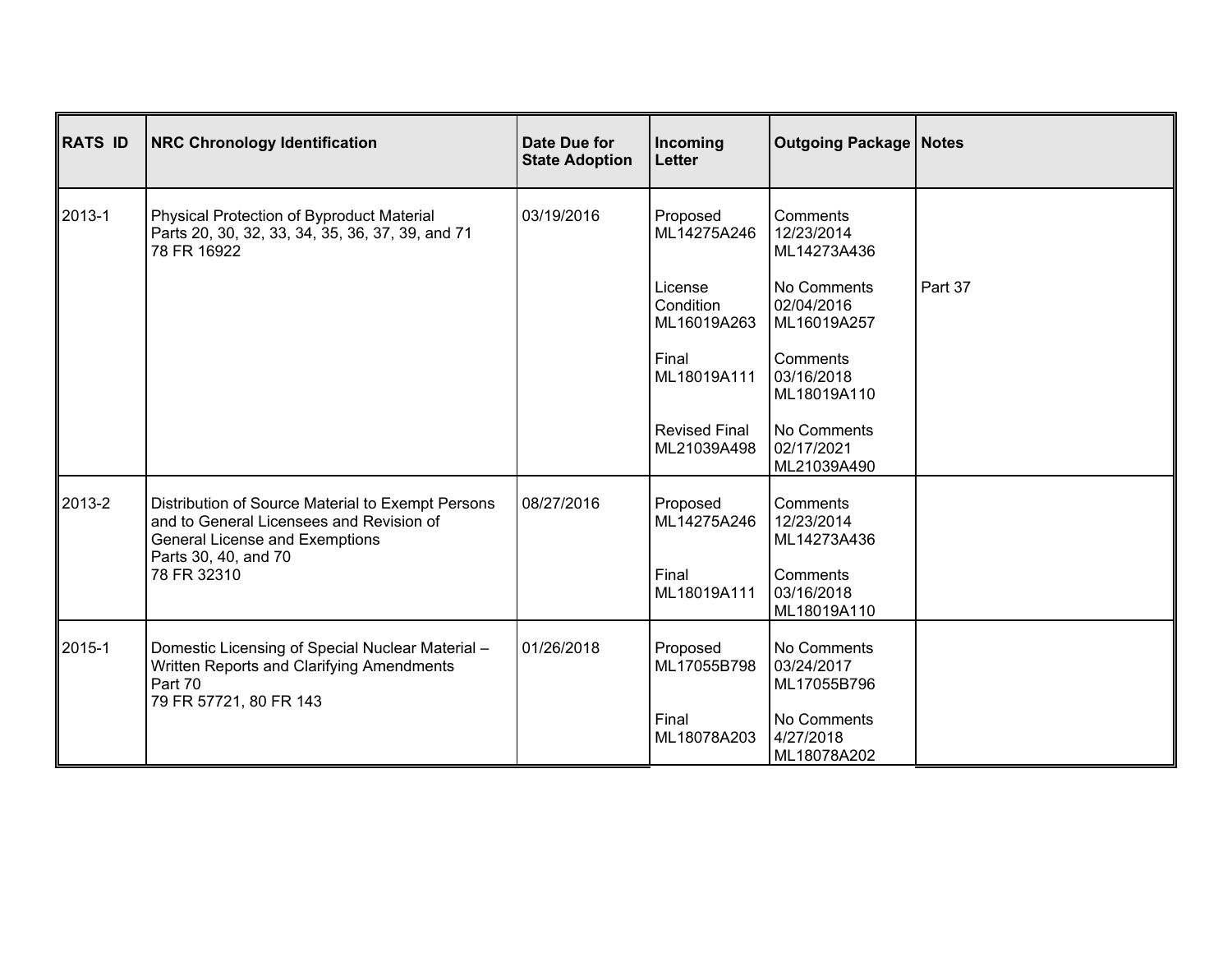| RATS ID | <b>NRC Chronology Identification</b>                                                                                                                                         | Date Due for<br><b>State Adoption</b>                      | Incoming<br><b>Letter</b> | <b>Outgoing Package   Notes</b>          |  |
|---------|------------------------------------------------------------------------------------------------------------------------------------------------------------------------------|------------------------------------------------------------|---------------------------|------------------------------------------|--|
| 2015-2  | Safeguards Information - Modified Handling<br>Categorization, Change for Materials Facilities<br>Parts 30, 37, 73, and 150<br>79 FR 58664, 80 FR 3865                        | 01/28/2018                                                 | Proposed<br>ML17055B798   | No Comments<br>03/24/2017<br>ML17055B796 |  |
|         |                                                                                                                                                                              |                                                            | Final<br>ML18078A203      | No Comments<br>4/27/2018<br>ML18078A202  |  |
| ∥2015-3 | Revisions to Transportation Safety Requirements<br>and Harmonization with International Atomic<br><b>Energy Agency Transportation Requirements</b><br>Part 71<br>80 FR 33987 | 07/13/2018<br>*extended to<br>08/15/2020<br>See STC 17-060 | Proposed<br>ML17055B798   | Comments<br>03/24/2017<br>ML17055B796    |  |
|         |                                                                                                                                                                              |                                                            | Final<br>ML18078A203      | Comments<br>4/27/2018<br>ML18078A202     |  |
| 2015-4  | <b>Miscellaneous Corrections</b><br>Parts 37 and 40<br>80 FR 45841                                                                                                           | 09/02/2018                                                 | Proposed<br>ML17055B798   | No Comments<br>03/24/2017<br>ML17055B796 |  |
|         |                                                                                                                                                                              |                                                            | Final<br>ML18078A203      | Comment<br>4/27/2018<br>ML18078A202      |  |
| 2015-5  | <b>Miscellaneous Corrections</b><br>Parts 19, 20, 30, 32, 37, 40, 61, 70, 71, and 150<br>80 FR 74974                                                                         | 12/31/2018                                                 | Proposed<br>ML17055B798   | No Comments<br>03/24/2017<br>ML17055B796 |  |
|         |                                                                                                                                                                              |                                                            | Final<br>ML18078A203      | No Comments<br>4/27/2018<br>ML18078A202  |  |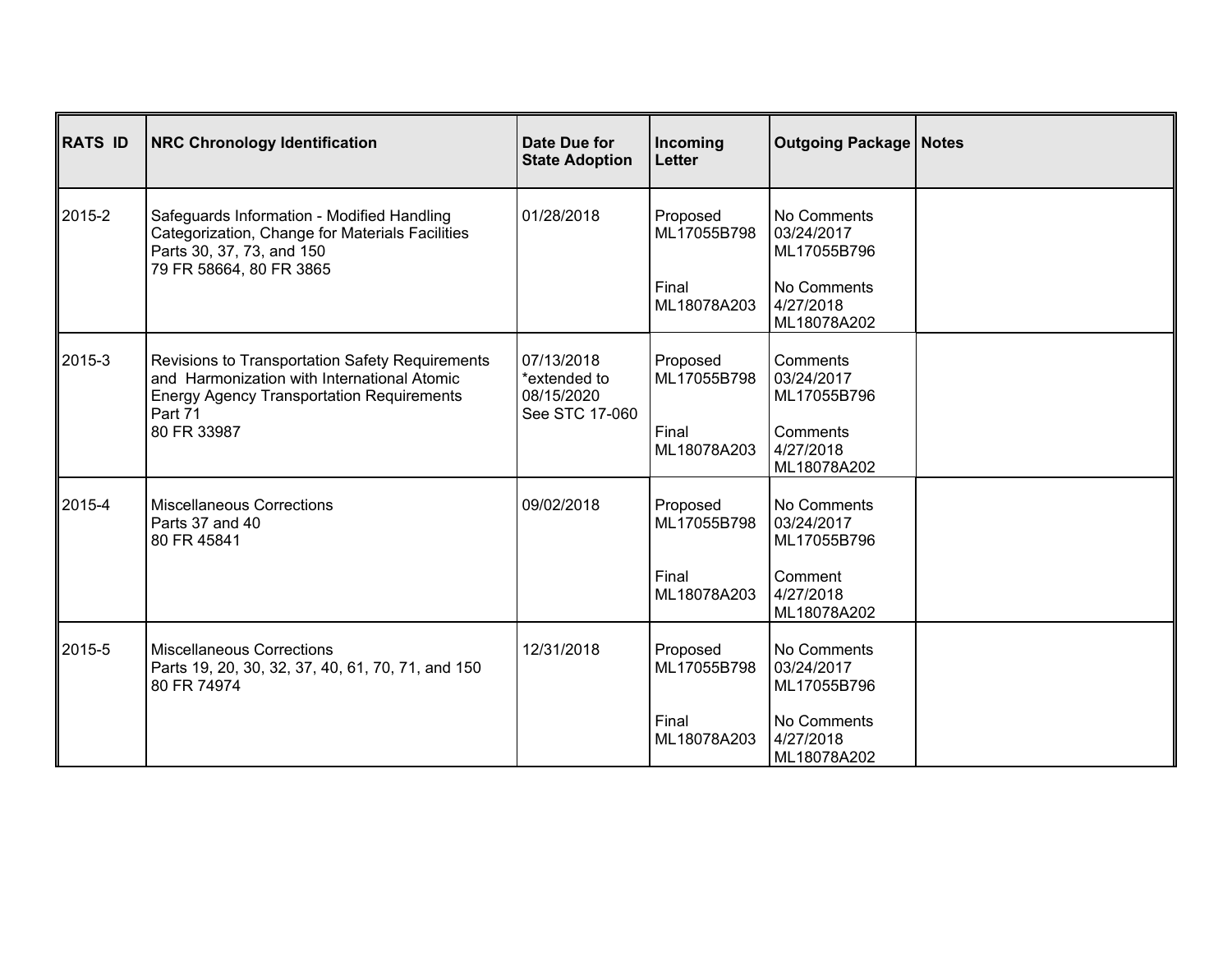| RATS ID | <b>NRC Chronology Identification</b>                                                                                                                | Date Due for<br><b>State Adoption</b> | Incoming<br>Letter      | <b>Outgoing Package   Notes</b>          |  |
|---------|-----------------------------------------------------------------------------------------------------------------------------------------------------|---------------------------------------|-------------------------|------------------------------------------|--|
| ∥2018-1 | Medical Use of Byproduct Material - Medical Event<br>Definitions, Training and Experience, and Clarifying<br>Amendments, 10 CFR Parts 30, 32 and 35 | 01/14/2022                            | Proposed<br>ML19317E656 | Comments<br>01/08/20<br>ML19317E418      |  |
|         |                                                                                                                                                     |                                       | Final<br>ML20325A023    | Comments<br>01/06/2021<br>ML20325A012    |  |
| ∥2018-2 | Miscellaneous Corrections -<br><b>Organizational Changes</b><br>10 CFR Parts 37, 40. 70 and 71                                                      | 12/21/2021                            | Proposed<br>ML19317E656 | No Comments<br>01/08/20<br>ML19317E418   |  |
|         |                                                                                                                                                     |                                       | Final<br>ML21039A498    | No Comments<br>02/17/2021<br>ML21039A490 |  |
| 2018-3  | <b>Miscellaneous Corrections</b><br>Parts 1, 2, 34, 37, 50, 71, 73, and 140                                                                         | 07/30/2022                            |                         |                                          |  |
| ∥2019-1 | <b>Miscellaneous Corrections</b><br>Parts 2, 21, 37, 50, 52, 73, and 110                                                                            | 12/18/2022                            |                         |                                          |  |
| ∥2019-2 | <b>Changes and Conforming Amendments</b><br>Parts 1, 2, 37, 40, 50, 51, 52, 55, 71, 72, 73, 74 100,<br>140, and 150                                 | 12/30/2022                            |                         |                                          |  |
| 2020-1  | Individual Monitoring Devices<br>10 CFR Parts 34, 36, and 39                                                                                        | 06/16/2023                            |                         |                                          |  |
| 2020-2  | Social Security Number Fraud Prevention<br>10 CFR Parts 9 and 35                                                                                    | 08/17/2023                            |                         |                                          |  |